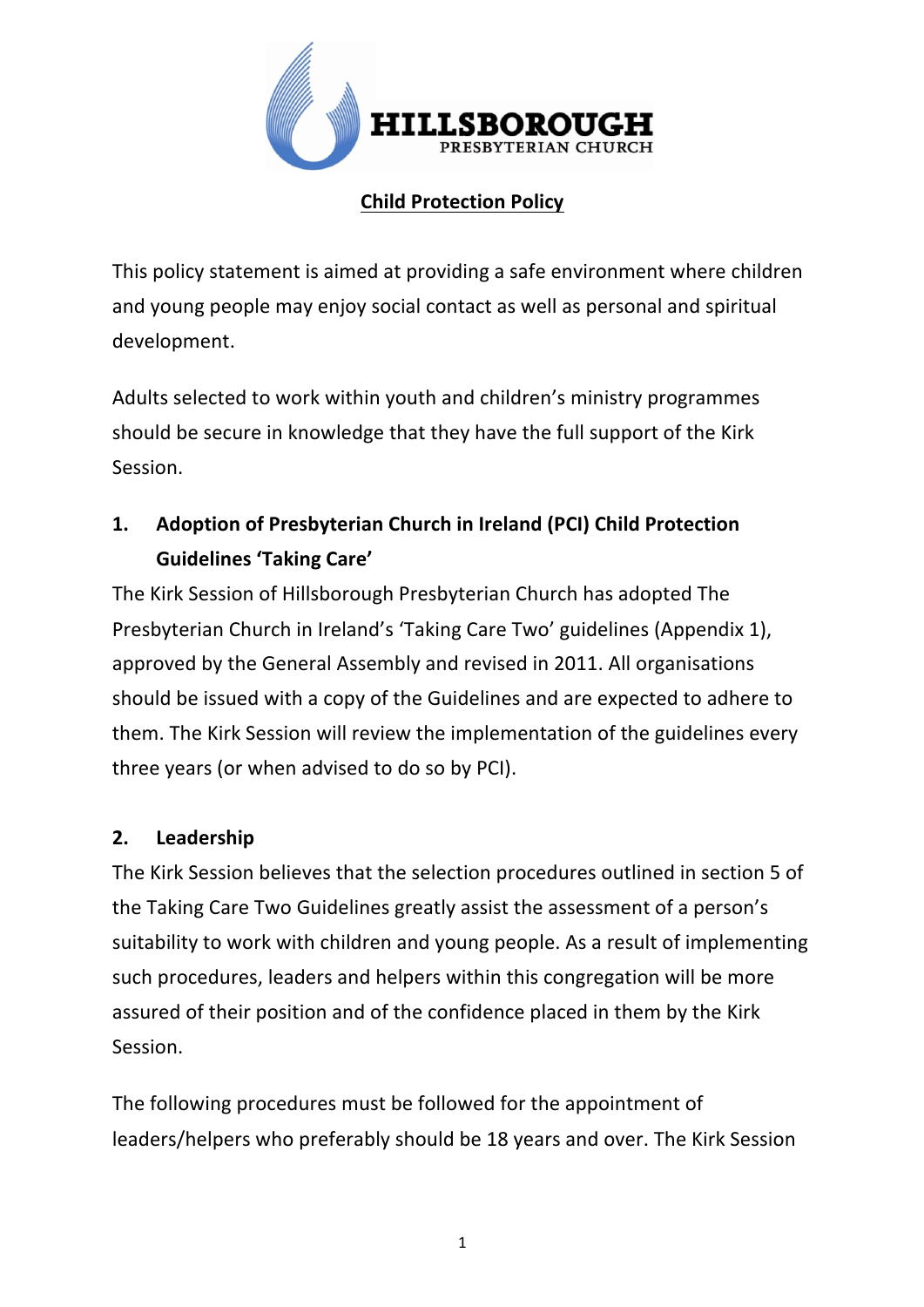of will consider the appointment of 16-18 year olds (provided they are not left in a supervisory capacity).

- All prospective leaders will be required to complete an Access NI form.
- Applicants will be required to provide 2 referees who are not relatives. (All confidential records e.g. applications and references will be stored safely by the Church Co-ordinator.)
- The candidate will be interviewed by the organisational leader and a representative from Kirk Session. The application will then be given to the Minister, and forwarded on to The Kirk Session for approval. If approved, the application will be signed by the Clerk of Session and the Access NI from will be sent to PCI's Taking Care office. Upon reply from PCI, the Kirk Session will appoint the candidate if appropriate and will correspond with the candidate regardless of outcome.
- All candidates will be on probation for the initial 6 months in post.
- The Church's Child Protection Policy will be provided and explained to all candidates.

## **3.** Reporting of Concerns

The leaders in each of our organisations will be fully conversant with the referral procedure where there is concern about the welfare of a child as outlined in section 3 of the Taking Care Two guidelines.

## **4. Code of Practice**

Each organisation will be expected to comply with the Good Standards of Practice outlined in section 7 of the Taking Care Two guidelines.

## **5. Parental Consent Forms**

Organisational leaders must ensure that Parental Consent Forms are completed at the commencement of each session for each child attending organisations. All organisations should use the standard Parental Consent Form for Hillsborough Presbyterian Church (Appendix 2). On completion this should be returned to the Church Co-ordinator, and stored securely, with a copy of the form being given to the appropriate organisational leader(s).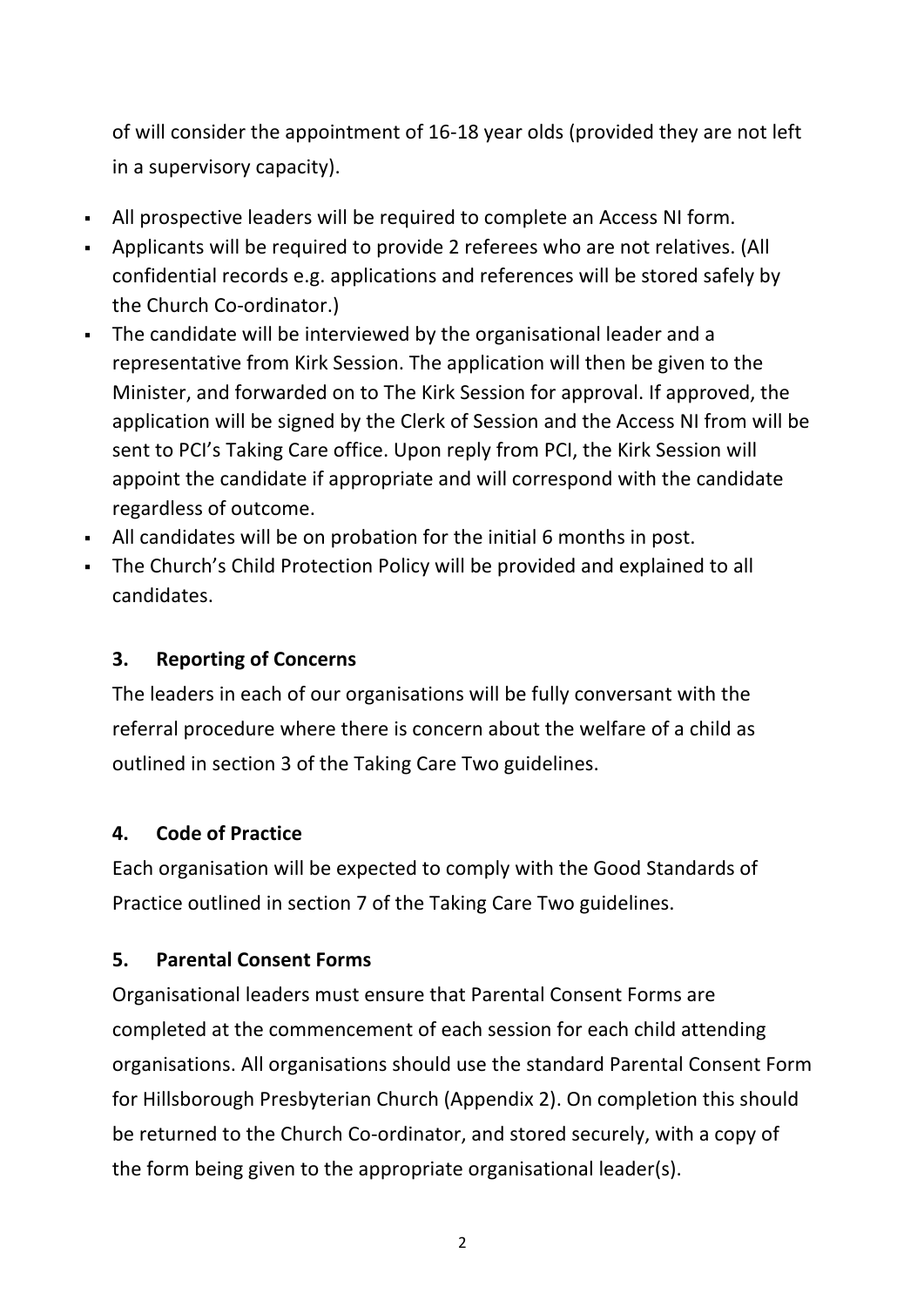Special Consent Forms will be issued for any `off premises' activity and/or residential. Leaders in charge will store these forms in a safe place. The leader should always take both the copy of the Parental Consent form and the Special Consent Form on any outings, as these forms have all the information required and consent for emergency treatment if required.

# **6. Designated Person(s)**

The Kirk Session has appointed a Designated Person, Joyce McKee, who will provide consultation, advice and support to organisations and to the Kirk Session on matters concerning welfare of children and young people. The Kirk Session will keep organisational leaders updated with the name of the Designated Person(s). Any matter brought to the attention to the Designated Person will be treated in strict confidence. Information will only be divulged where there is a legitimate need to know.

# **7. Health and Safety**

The Kirk Session expects organisation to adhere to the guidance on safety matters outlined in section 9 of the Taking Care Two guidelines. Health and Safety checks of the premises will be made regularly by the Health, Safety and Hygiene Sub-Committee.

## **8. Transport**

Organisations are expected to adhere to the guidance on safety matters outlined in section 7.3 of the Taking Care Two guidelines relating to use of private cars and minibuses for transporting children to and from youth activities.

## **9. Residentials**

Guidance on residential trips is provided in section 7.4 of the Taking Care Two guidelines and will be followed in all residential trips (and sleep-over situations on site) organised by Hillsborough Presbyterian Church.

3